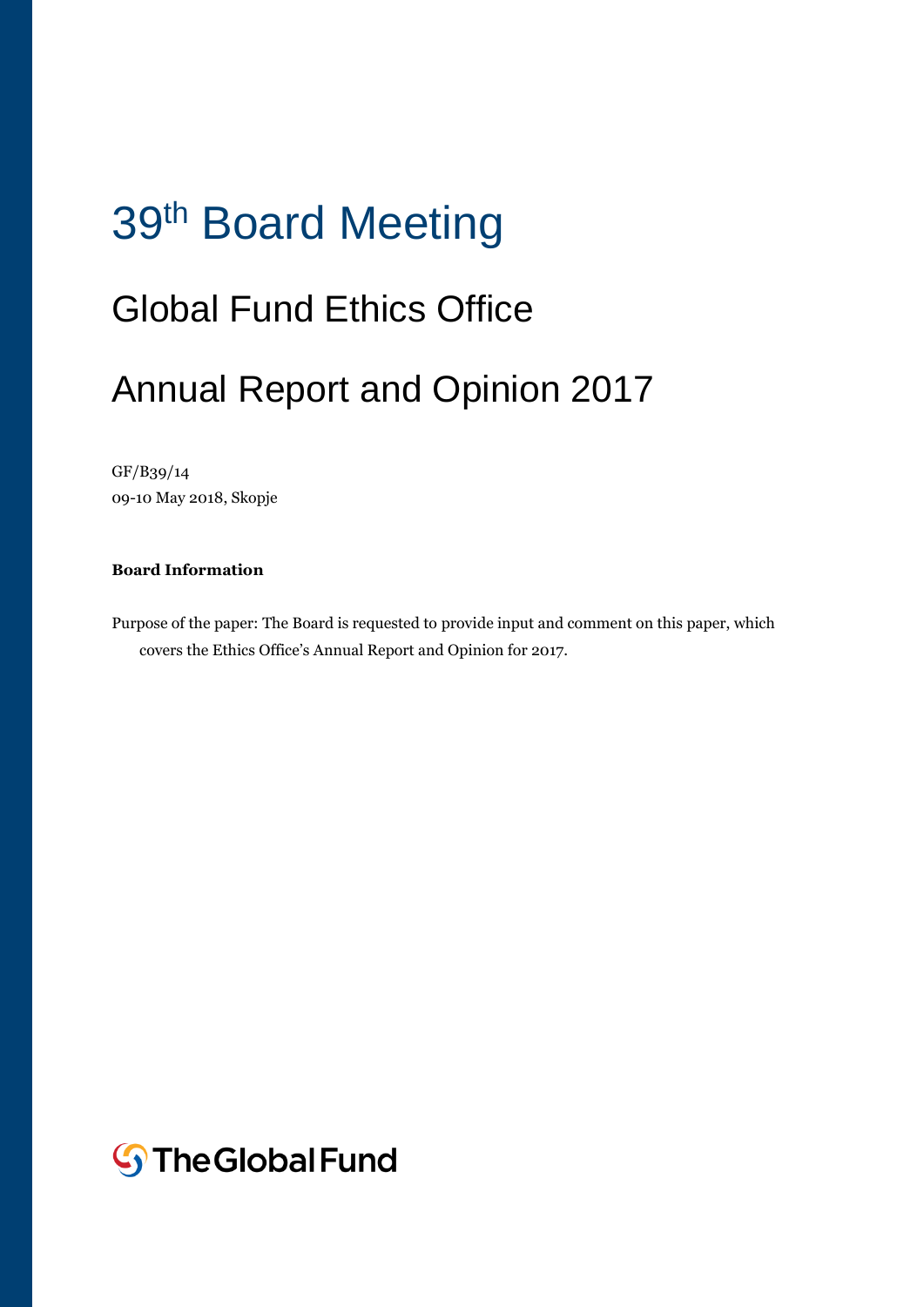## Executive Summary

## **Context**

The Global Fund has ethics at its core. The mission—investing to end the three epidemics—is fundamentally just. The principles of transparency, country ownership, performance-based funding and partnership, and the multi-stakeholder structure create a sound basis for robust and sustainable strategy development and implementation. The Ethics and Integrity Framework<sup>1</sup> sets out values and standards of behaviour for individuals across the Global Fund's Governance functions, the Secretariat and Operations at the Implementer level.

The ethics programme, established to embed the Ethics and Integrity Framework into day-today operations and decision-making, has been in place for 18 months. The Ethics Office drives the programme and focusses on: training and awareness raising; impartial advice on Codes of Conduct and ethical dilemmas; integrity due diligence and conflict of interest management; policy setting and standard support, and; response to misconduct.

### **Questions this paper addresses**

- A. What is the Ethics Officer's Opinion on the state of ethics and integrity across the Global Fund?
- B. What progress has the Global Fund made in ethics in 2017?
- C. What progress has been made with the Global Fund's ethics programme during 2017?

## **Conclusions**

- A. The Global Fund is the only organisation I know of that asks its Ethics Officer to provide an annual opinion on the state of ethics and integrity. This is a 'best in class' level of ambition, and providing that opinion is therefore both a privilege and a challenge. As noted above, a broad commitment to ethics, the core structures, principles, values and a majority of policies are in place. Progress has definitely been made, and this is described in the body of this report. However, given the breadth and complexity of the Global Fund and its activities, it will take significant time and effort for the ethics programme to become fully embedded. Therefore, using the OIG's maturity scale, my opinion on the maturity of ethics and integrity across the Global Fund is that it remains at 'initiated'. A task for 2018 is to further clarify the subjective and objective measures needed to form a more robust opinion – maturity will need to be measured in terms of how decisions taken and behaviours across Governance, Secretariat and Operations drive progress towards the Global Fund's Vision.
- B. The Global Fund made progress in embedding ethical considerations into decisionmaking at multiple levels. Headlines include: integrity due diligence and deeper conflict of interest assessment were deployed in a number of contexts, including Board Leadership, Executive Director and Committee Leadership selection. The Board

 $\overline{a}$ 

<sup>1</sup> As approved by the Board in November 2017 under decision point GF/B38/DP09 and as set forth in Annex 4 to GF/B38/06-Revision 2.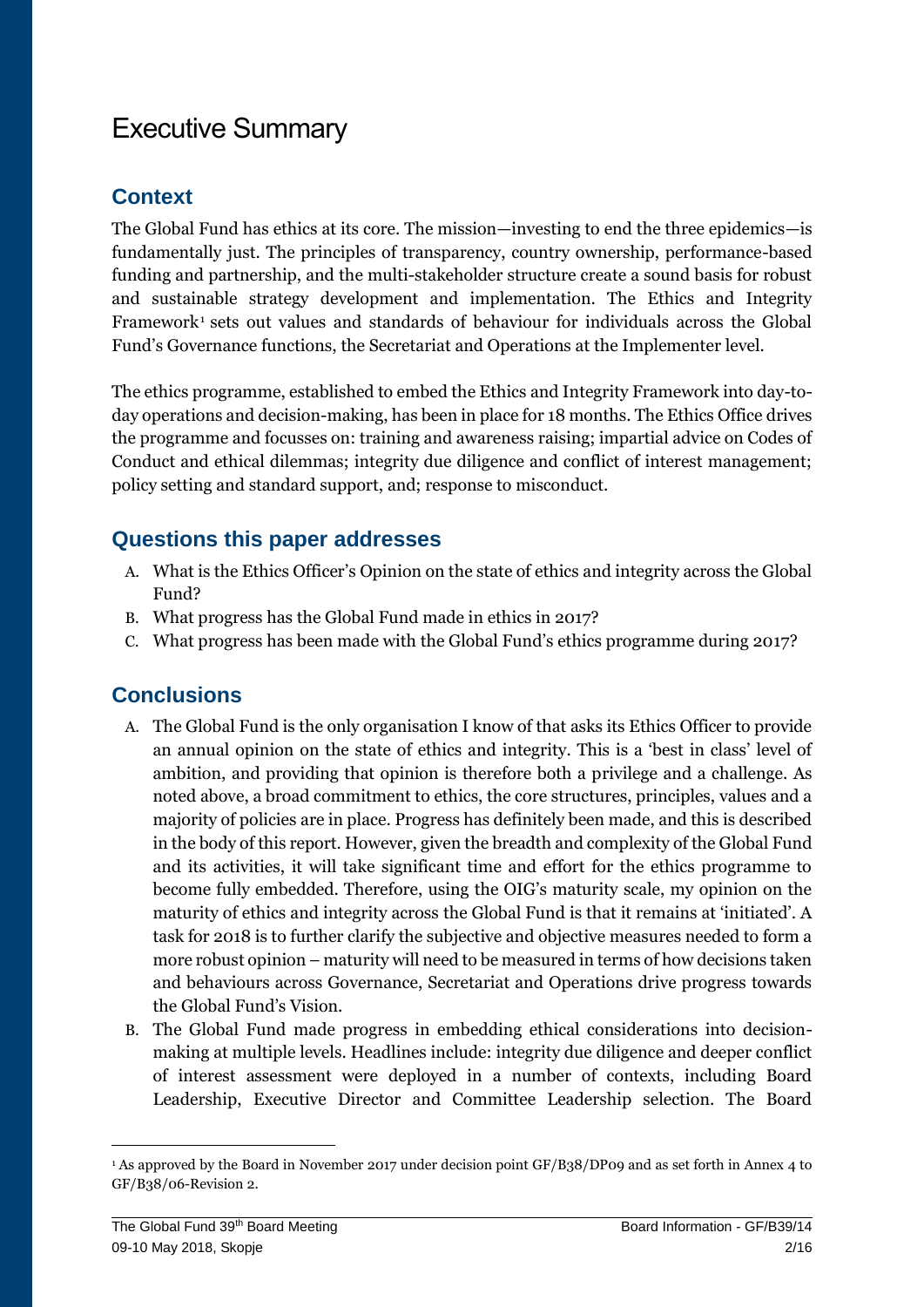approved the Policy to Combat Fraud and Corruption. The Code of Conduct for CCM Members (to be presented to the Board at its May 2018 meeting) and its enforcement became a core part of the CCM Evolution initiative and underwent significant consultation. There has been continued focus on upholding the accountability to behave in line with the Global Fund's existing codes of conduct: Case statistics show that many individuals from Governance and the Secretariat are approaching the Ethics Office for advice on conflicts of interest, code of conduct topics and ethical dilemmas.

C. The Ethics Office has also made progress in 2017, becoming established and staffed. This has enabled us to set up case management and training activities. We have reached over 400 people with awareness raising and training activities, and handled over 150 advice and conflict of interest cases of widely varying complexity. In terms of outcomes, we played a small but significant role in the improvements to the Executive Director selection, and influenced a number of decisions that collectively protect the integrity and reputation of the Global Fund. We also took on significant unplanned work, notably relating to the cancelled Executive Director selection process and its successful re-run.

## **Input Sought**

The Board's input is sought on the opinion and progress report, with a view to improving the focus and effectiveness of the Ethics programme going forward.

### **Input Received**

The EGC and the MEC have reviewed this Paper and have provided their input to this Opinion.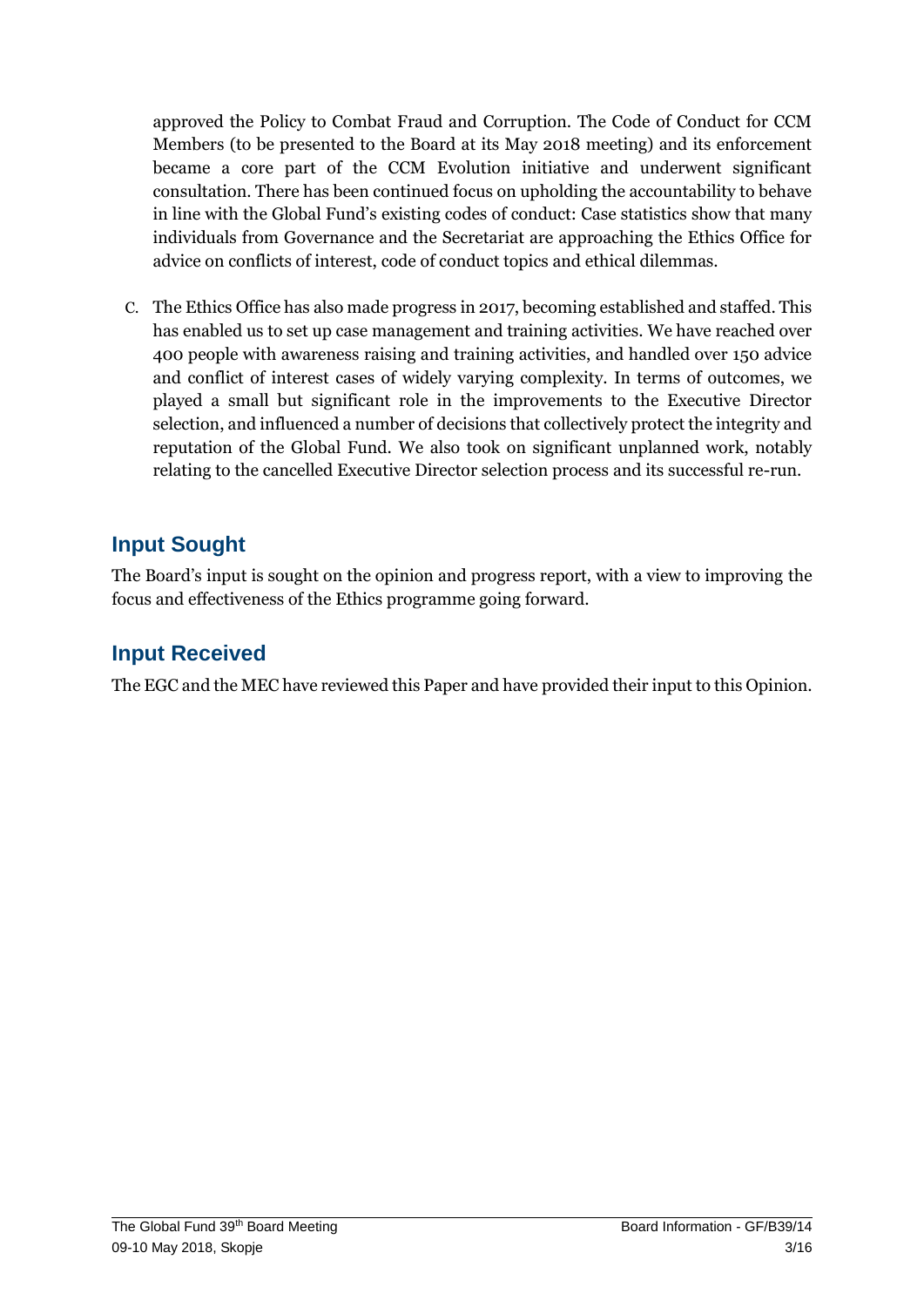## **Opinion on the Maturity of Ethics and Integrity**

#### *Introduction – the basis for forming an opinion*

As noted in the Executive Summary, the Global Fund is the only organisation I know of that asks its Ethics Officer to provide an annual opinion on the state of ethics and integrity. In this section I summarise how the maturity level may be assessed, but it remains subject to development and refinement in 2018.

Ethics is defined as "the practice of working out the right thing to do." Decisions need to be put into action to have effect, so I would add "…and then doing it". The "right thing to do" at the Global Fund is to carry out our Mission to achieve our Vision. Ethics is therefore about the impact of the choices we make and our behaviours as individuals and as an organisation. Its maturity can be assessed by whether the environment for decision-making and the resulting individual and organisational decisions are the best choices to bring us closer to sustainably ending the epidemics. The purpose of 'being ethical' is therefore to be sustainable – to deliver on our mission and maintain the trust of our stakeholders while doing it.

A basic level of ethical maturity is rule-based: whether appropriate rules are in place, whether they are routinely followed, and accountability is enforced. For example, do individuals comply with their respective codes of conduct, do they follow their respective procedures and policies, is their compliance monitored, and are they appropriately sanctioned when they don't. However, a rules-only approach would fail in the Global Fund's complex operating environment - we have limited funds and a broad ranges of stakeholders to serve, and therefore tough choices to make.

In our context, a more advanced level of maturity would be whether we consistently act as investors to end the epidemics, as required by our mission. Do we actively consider the return on our investments of time and money, do we prioritise those matters which have the biggest potential impact, and do we have and use quality data to assess the opportunity cost and returns of those different investment choices. This also requires ethical considerations to be taken into account: do we routinely assess and test the potential consequences of our decisions on all impacted stakeholder groups, and do we assess decisions in terms of how they align with core ethical values.

At its most mature, ethics also recognises that our context is continually evolving. This level requires a reflective culture where in addition we embrace change, are open to new ideas, are able to ask ourselves difficult questions before others do, learn from mistakes and adjust course quickly as necessary.

From a risk perspective, ethics risk is described in the Organisational Risk Register (ORR) as "Current or potential organizational beliefs, practices, or conduct that are in contravention of Global Fund Values, Codes of Conduct or applicable policies." Ethics risk might materialise at Board, Secretariat or Operational level, the impact being "poor decision-making, potential fraud, financial loss, reputational damage, and/or failure to achieve strategic objectives." Given the structures, policies and processes in place, the residual risk level is currently low to moderate, on a stable direction of travel. Effective management of ethics risk is a mitigating component of other risks including reputation, culture and governance oversight.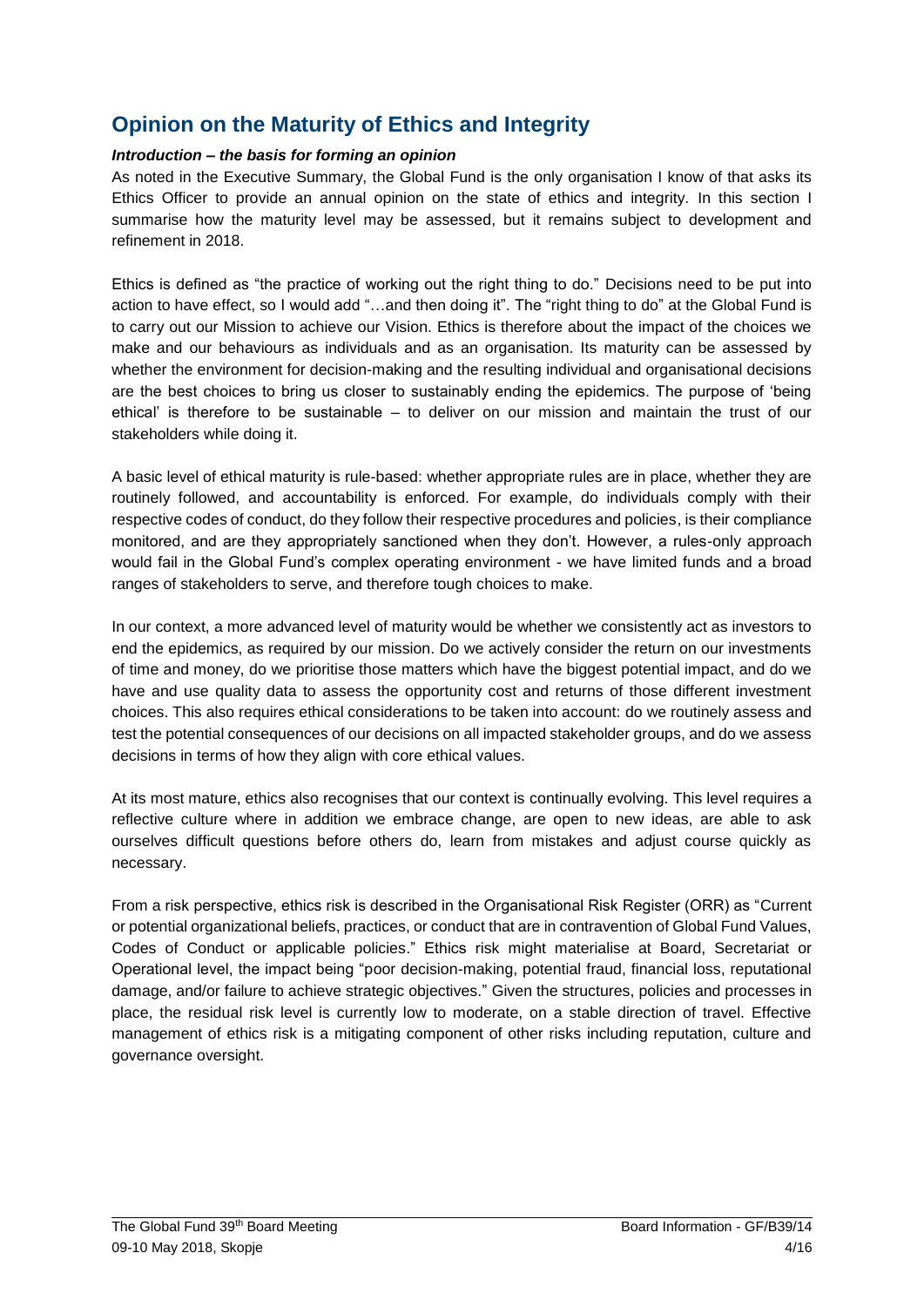#### *Opinion*

My opinion on the maturity of ethics at the Global Fund is that progress has been made but it remains at 'initiated' across Governance, Secretariat and Operations. The reasons for this are as follows:

#### *Governance level*

Progress is being made, building on the foundations of the multi-stakeholder partnership model and framework of ethics and integrity policies. In particular, improved selection processes and due diligence for governance officials provides the potential to avoid those that present integrity issues, and select those with the time, commitment and skills to further advance strategic governance-level decisionmaking. Also, there is evidence of strengthened accountability for compliance with Code of Conduct for Governance Officials and an increased focus on managing conflicts of interest. Looking ahead, work is being initiated on Board culture within the ongoing implementation of the governance action plan.

#### *Secretariat level*

As the detailed ethics progress report shows, there has been good engagement in the ethics programme in the Secretariat, in particular in relation to code of conduct and conflict of interest advice. Looking ahead, the Code of Conduct briefings and certification currently rolling out to all staff should further increase awareness and adoption. Sound objective data to assess progress, in the form of the staff engagement survey results, will become available in early 2019.

#### *Operations level*

My assessment is that operations in aggregate are at the initiated level of maturity. Codes of conduct and robust contractual requirements are in place for implementers and there has been ad hoc training, due diligence and engagement. Many implementers, especially the INGOs and UN bodies, have their own established ethics and compliance programmes. There is extensive focus on risk management and assurance in our grants, with oversight by GMD, Risk and the OIG. However, we have yet to engage in a specific assessment of ethics across the implementer base and as such I could not confidently give a higher rating. Looking ahead, the CCM Evolution initiative is the main 'vehicle' to strengthen ethical conduct, conflict of interest management and grant oversight at the CCM level. Assuming Board approval, this will roll out from late 2018 onwards. Also, whilst the Global Fund has strong anti-corruption measures in place, the implementation of the Policy to Combat Fraud and Corruption provides the opportunity for continuous improvement in this important area.

#### *Achieving Embedded Maturity*

Assuming continued progress on the initiatives indicated above, I estimate that the Global Fund can achieve an 'embedded' level of maturity by the end of 2019. During 2018 we will work with stakeholders to further build and define the measures and indicators, outlined above, that can be used to determine when we have reached that level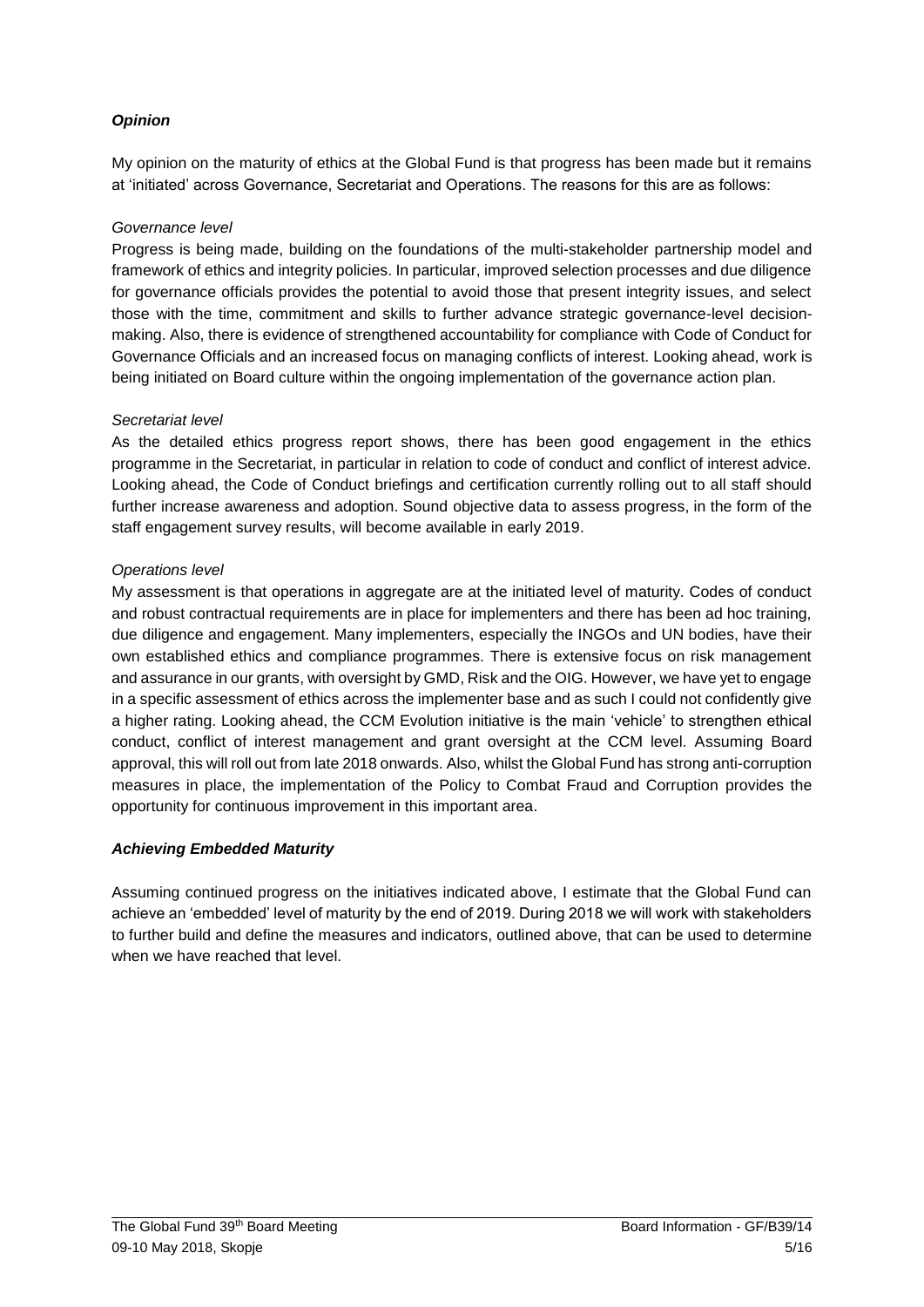## **2017 Global Fund Ethics Progress**

#### *Introduction*

We should measure the success of ethics in the Global Fund in the way we measure our grants – in terms of inputs, outputs, outcomes and impact. Like our grants, it is easier to measure our inputs and outputs than the impact they ultimately have: the ethics programme will be one of many influences on a given outcome or impact. Equally, it is hard to know to what extent the *absence* of a negative event occurring is attributable to the Ethics programme. Nevertheless, if we are to be good at investing the world's money to end the epidemics, we must measure and maximise the return on all our investments.

#### *Global Fund Ethics Outcomes and Impacts*

In 2018 we plan to establish more systematic measurement of outcomes. Nevertheless, there is evidence that the inclusion of ethical considerations contributed to a number of successful decisions across the Global Fund. The ultimate impact of these on Global Fund performance is hard to quantify, but nevertheless they all contribute to maintaining the stakeholder trust that is essential for us to continue to operate.

In terms of outcomes, highlights include:

- The Board successfully selected a new Executive Director. This was in part enabled by strengthened due diligence and conflict of interest disclosures, as well as an improved balance between transparency and confidentiality;
- The Board approved the Policy to Combat Fraud and Corruption, which clearly positions anticorruption as essential to achieving our mission;
- The Human Resources Department (HR) within the Secretariat established panels of independent investigators and mediators, further strengthening of the assessment of potential misconduct and more effective resolution of disputes and grievances;
- Due diligence, including conflict of interest assessment, resulted in a number of decisions. Examples include: The Secretariat chose not to recruit an applicant with ethical concerns identified through screening; a Country Team were able to assist an implementer to remove a finance officer who had forged their CV; nine requests from a mix of Technical Review Panel (TRP) members, Secretariat staff and Local Fund Agents (LFAs) to do work that would have caused an institutional or personal conflict of interest and compromised their independence were declined. We took a highly transparent approach to conducting due diligence in order to create a deterrent effect, discouraging those with integrity concerns from attempting to become involved with Global Fund activities.

## **Ethics Office Progress and Outputs**

2017 enabled us to establish an Ethics team and understand the current drivers of workload for the Ethics function. Having established case management early in the year, we now have clarity on the level of effort to support the core 'ongoing' activity of providing advice, managing conflict of interest (CoI) processes and delivering training. We also now understand the significant level of effort required to develop policies and codes of conduct, to consult with the Global Fund's broad stakeholder base, and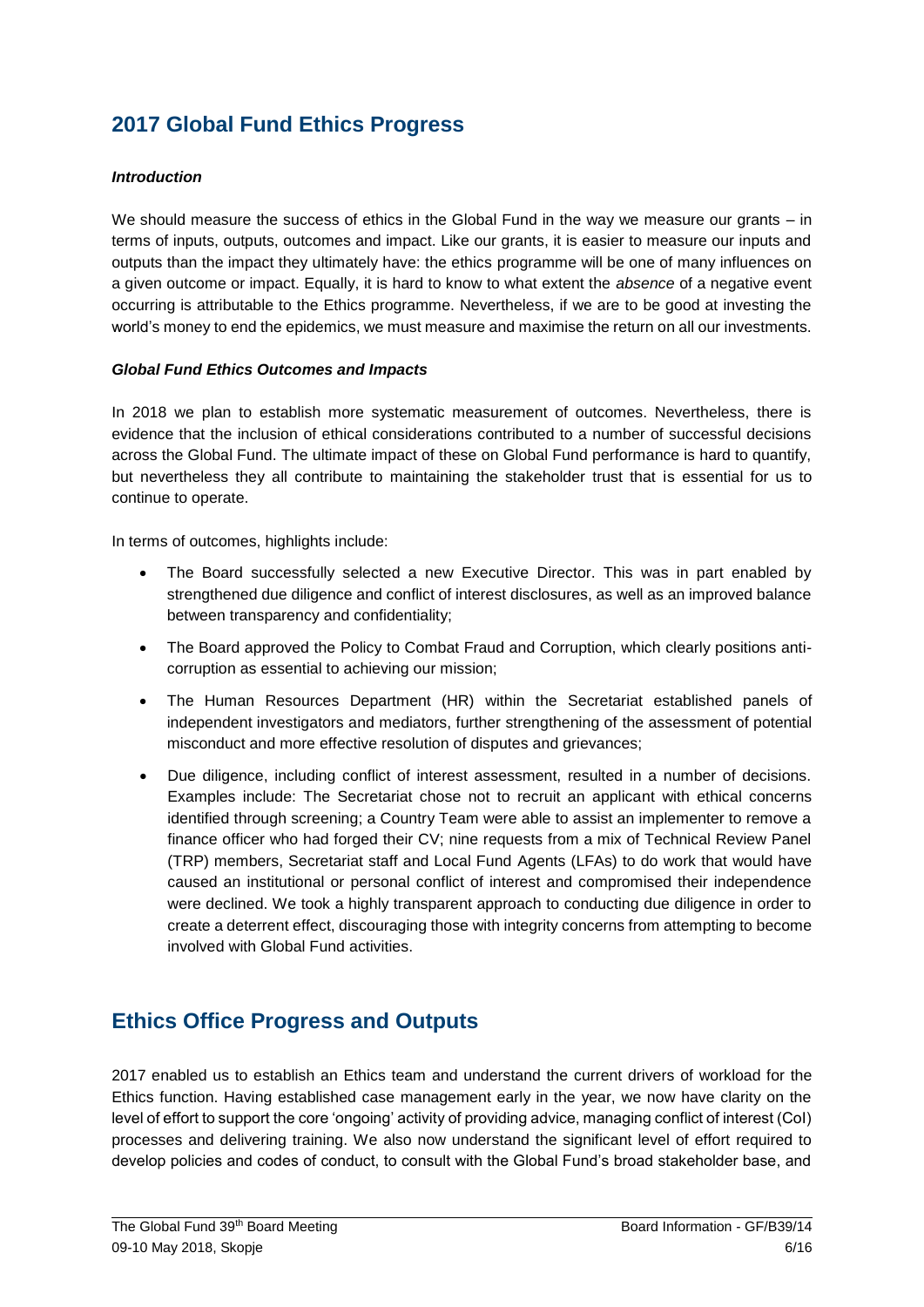to 'steer' changes through our decision-making processes. We have a view on where efficiencies could be made.

There has been a significant volume of unplanned activities, such as the investigation into the leaks in the previous Executive Director selection process, and providing ethics support to the design and operation of the new process. Additional unplanned time was also spent on consultation for both the CCM Code of Conduct and the Policy to Combat Fraud and Corruption. Set against this context, we nevertheless made progress across all initiatives proposed in the 2017 Work Plan. Below is a brief summary of progress during 2017. Full details are presented in the Annexes.

#### *Inputs*

The Global Fund invests significant time and money in ethics matters: the Board and Secretariat have been engaged and have committed time to reviewing conflict of interest and due diligence matters in multiple selection and decision-making processes. They have participated in training. HR and line management have been engaged in upholding accountability for good conduct. Within the overall effort, it is possible to quantify the specific investment in the Global Fund Ethics Office during 2017:

- The Ethics Office had an average staffing of 3.1 Full Time Equivalent staff over the course of the year, and;
- In addition to salaries, the total spend for travel and professional services, including outsourced investigations, was just over \$430k.

#### *Outputs*

The above inputs delivered outputs in four areas:

- **Projects:** We coordinated the drafting and approval of the Policy to Combat Fraud and Corruption, participated in extensive consultation on the CCM Code of Conduct and its enforcement, initiated the Integrity Due Diligence Project and conducted a number of smaller projects to assist teams with their own conflict of interest management processes.
- **Cases, advice and investigations:** We handled 183 cases of widely varying complexity, including 123 conflict of interest assessments resulting from declarations or disclosures noted above. The remaining cases were a mixture of advice relating to ethical dilemmas, the relevant Code of Conduct, or policies / procedures. More complex cases included the detailed review of due diligence information on Board Leadership and Executive Director candidates, and a small number of Code of Conduct concerns that were referred to HR and followed up.
- **Proactive due diligence** assignments, including tasks such as collecting declarations and disclosures, screening against watch-lists and adverse media, and review of more detailed reports: A total of 438 disclosures and declarations were collected and reviewed. Those requiring follow-up were handled as cases, below;
- **Training and engagement**: 425 people from across Governance, Secretariat and Operations have been reached by face to face Ethics engagement activities. This was mostly awareness briefings and consultations, but roughly 10% participated in more detailed 2-3 hour sessions.

Nick Jackson February 2018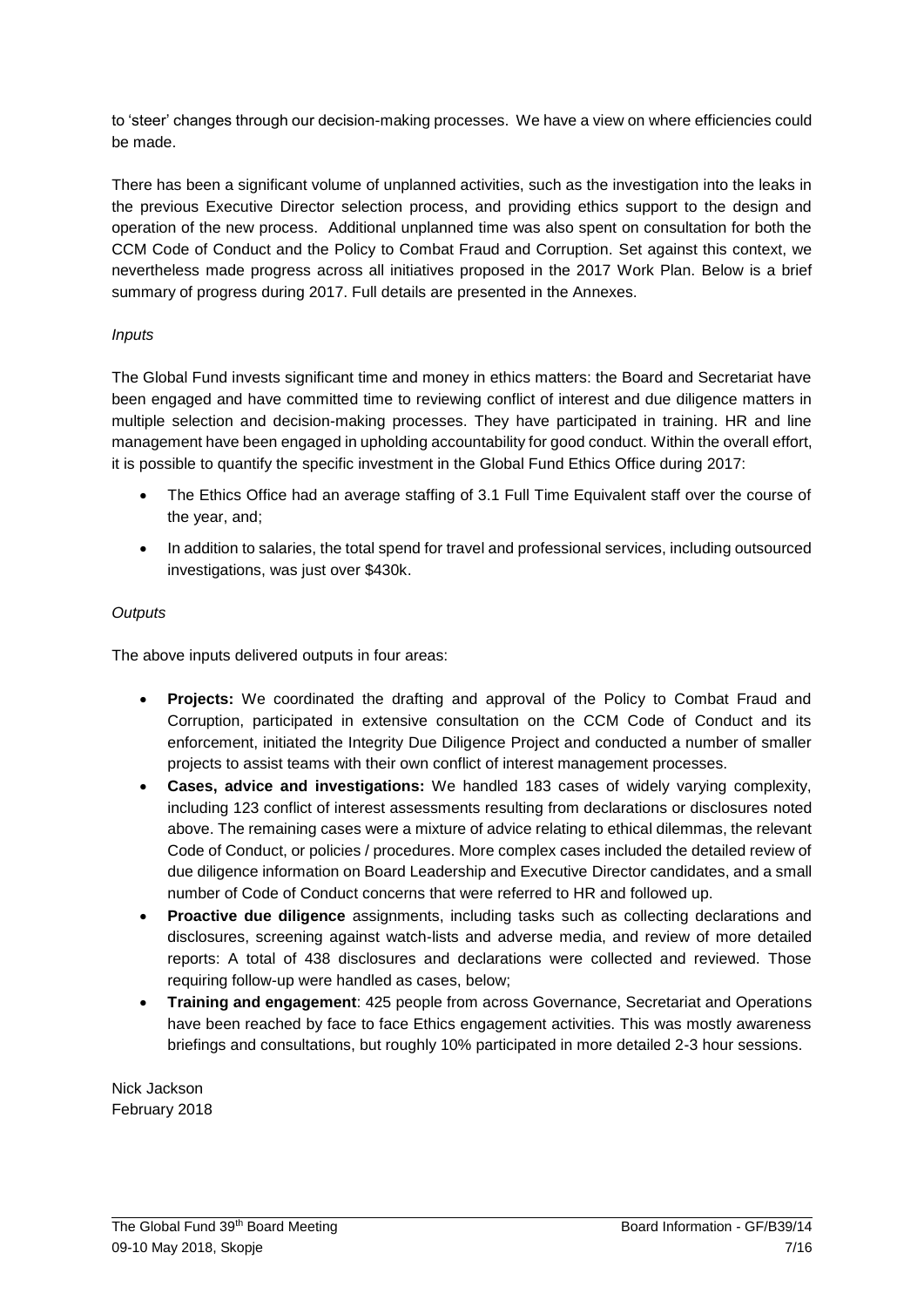## **Annex 1 – Ethics Office Mission, Vision and Contact Information**

#### **The Ethics Office is committed to the principles of**

#### **accessibility, impartiality and confidentiality**

Queries may be sent to the **confidential mailbox**: [globalfundethics@theglobalfund.org](mailto:globalfundethics@theglobalfund.org)

Visit us in our **offices at the Global Health Campus 4th Floor** 

**Nick Jackson**  Ethics Officer nick.jackson@theglobalfund.org Phone: +41-58-79 11 686

#### **Aneta Wierzynska**

Senior Specialist, Anti-corruption and Impact [Aneta.wierzynska@theglobalfund.org](mailto:Aneta.wierzynska@theglobalfund.org) Phone: +41-58-79 11 896

**Petra F. de Leon**  Specialist, Ethics and Integrity petra.forsstromdeleon@theglobalfund.org Phone: +41-58-79 11 409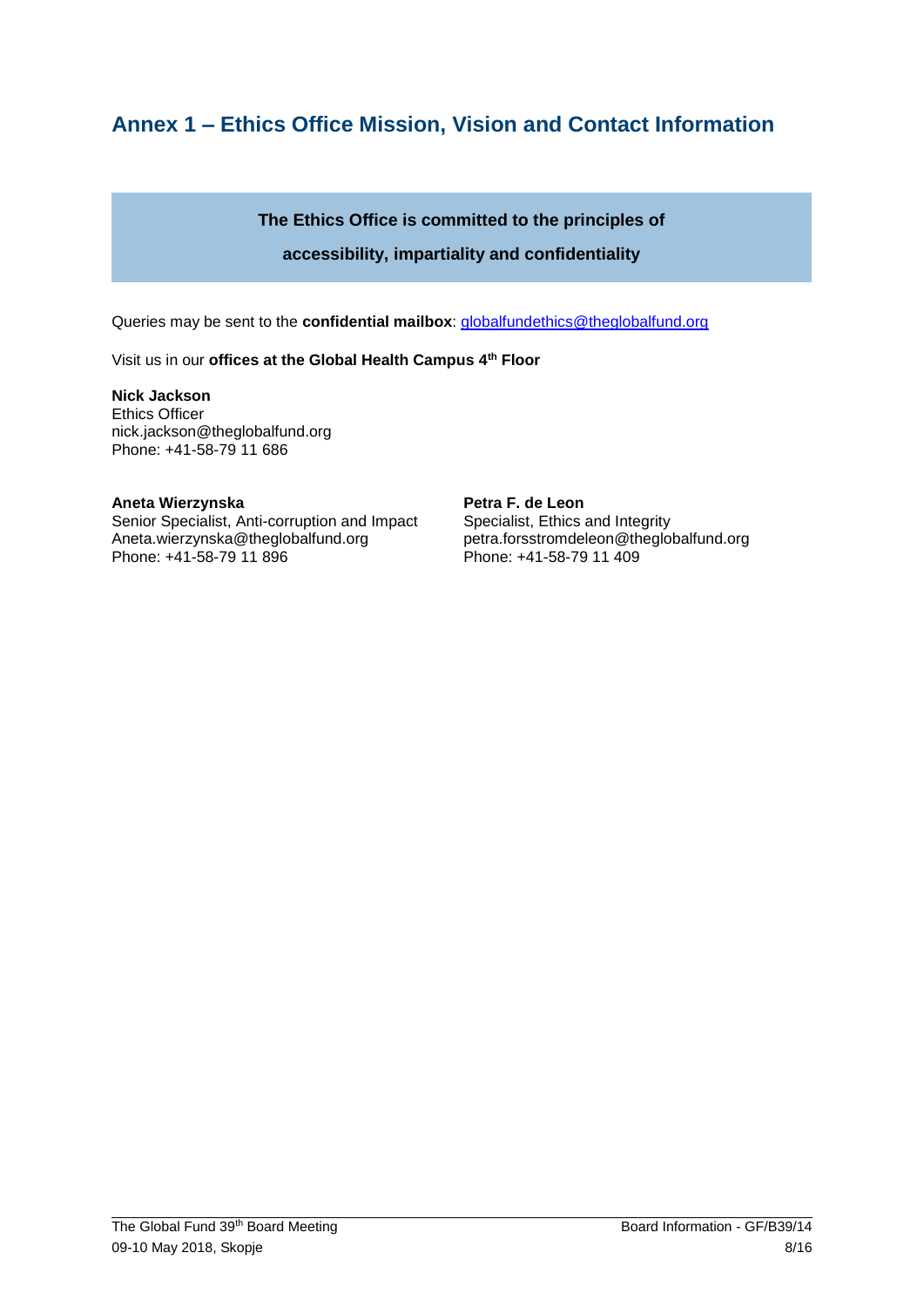#### The Global Fund 39<sup>th</sup> Board Meeting Board Information - GF/B39/14 09-10 May 2018, Skopje 9/16

### **Global Fund Ethics Vision**

The Ethics Office operates under the authority of both the Ethics and Governance Committee and the Executive Director. The Ethics Office strives to **embed an ethical and integrity driven culture** where Global Fund Officials and all those involved in activities financed by the Global Fund apply and implement the core ethical values of the Global Fund: **integrity, duty of care, accountability, dignity and respect** and where **ethical decision making** is lived daily.

Our vision is a Global Fund where *how* we deliver our work enhances *what* we deliver, and where a strong ethics and integrity program inspires stakeholder trust and an integrated compliance and anti-corruption program safeguards resources dedicated to health.

"A Global Fund where our culture and governance accelerate achievement of our Mission"

*Ethics Vision Statement*

## **Ethics Office Mission**

The Ethics Office is committed to the principles of accessibility, impartiality and confidentiality. We promote ethics and integrity-related values, systems and practices, and facilitate the prevention, detection and response to unethical practices at all levels of the Global Fund, through:

- Advice, guidance and support
- Training, outreach and advocacy
- Standard setting and policy support
- Monitoring compliance with ethics policies
- Facilitating the response to ethical misconduct

Ethical misconduct

Conflict of interest management

"Promoting excellence throughout the Global Fund by addressing ethical behaviour and values, leadership and organizational culture."

*Ethics Mission Statement*

Ethical **Culture** Advice **Guidance** Support **Training Outreach** Advocacy **Standard** Setting and Response to Managing CoI

> Monitoring compliance

Policy **Support**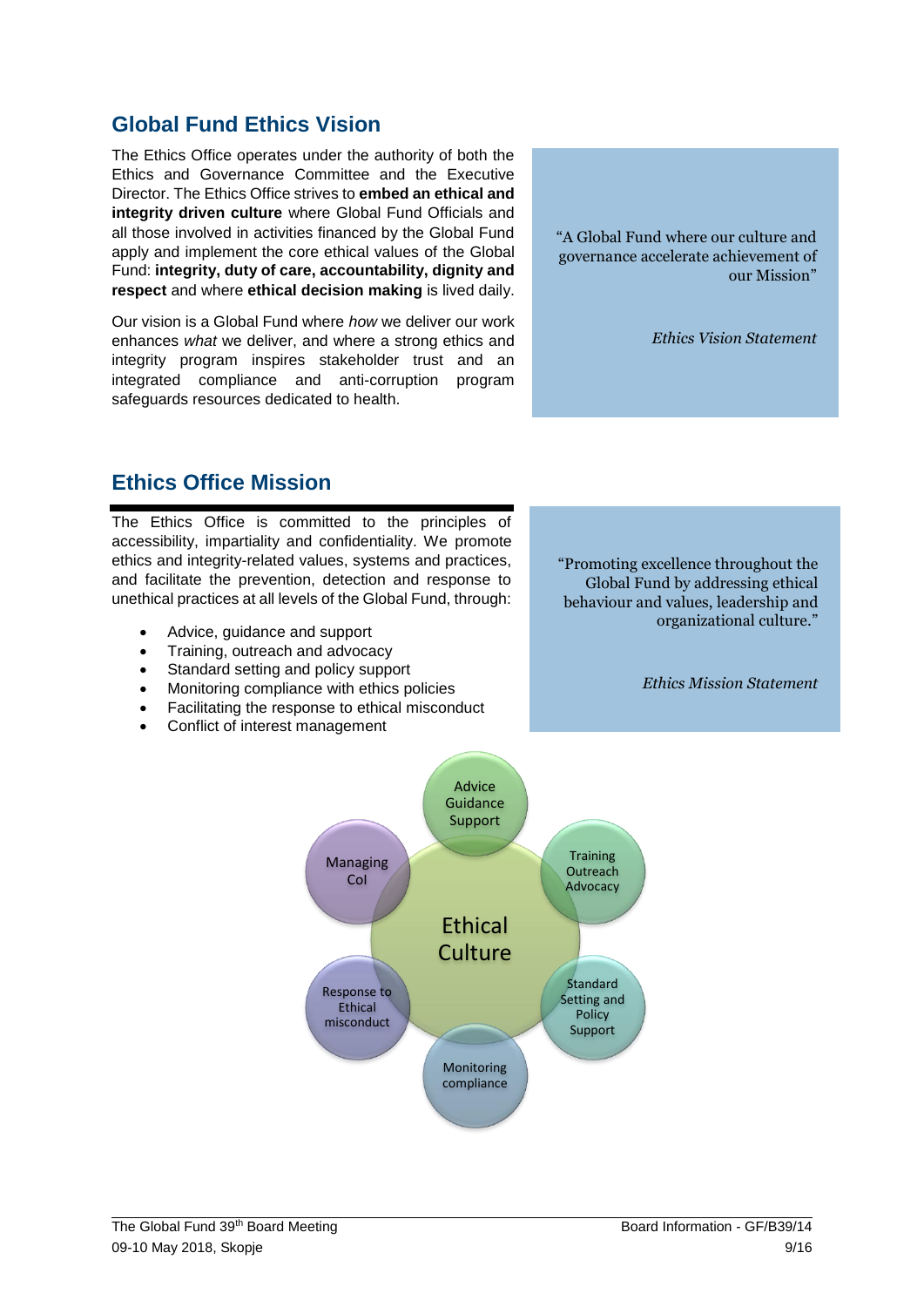## **Annex 2 – Detailed Statistics and Status Update**

#### **2.1 Activities by Audience**

A challenge for every Ethics Office is to work with the right audiences – identifying those that may be 'quieter' but need more attention and avoiding the temptation to focus only on those that are nearest or are already well engaged. While we have reached out to all Global Fund populations to some extent, we are aiming to measure what percentage of each population we are working with as a means of identifying if we are focusing on the right ones. However, there are challenges in estimating the total size of some populations, including for example constituency membership and implementers below Principal Recipient level. We plan to continue improving these statistics this year and include them in the next Annual Progress Report.



#### **2.2 Communications, training and awareness raising activities**

While the development of ethics related e-learning modules had been originally planned for 2017, we decided to initially focus on face-to-face sessions in order to interact more directly with different audiences and raise awareness about ethics and the Ethics Office itself. This included activities for the Secretariat, Board, grant implementers, LFAs and CCMs. Lessons learned from these sessions will be incorporated into future training and awareness materials and programs.

*Board:* Ethics is now incorporated into all Board member on-boarding sessions. In 2017, 28 Board members, committee members, and/or constituency members have been briefed on ethics.

*Staff:* At the Secretariat, we have trained 93 staff, primarily people managers. This included the 20 managers nominated by MEC for the 18 month "360 Leadership program," as well as the "Managing at the Global Fund" manager trainings. In addition, specific sessions were held for two Regional Teams (MENA and EECA).

*LFAs:* We ran a one hour engagement session with 90 LFA Experts and Central Coordination Team members from PwC, who provide LFA services in 82 LFA teams across 60% of grant implementing countries, including 85% of High Impact countries.

*CCMs:* As part of the consultations on the CCM Evolution initiative and the proposed Code of Conduct for CCM Members, we have provided awareness raising sessions to 173 CCM members and secretaries, covering 54% of grant implementing countries principally focusing on Francophone and Anglophone Africa, Asia and Latin America.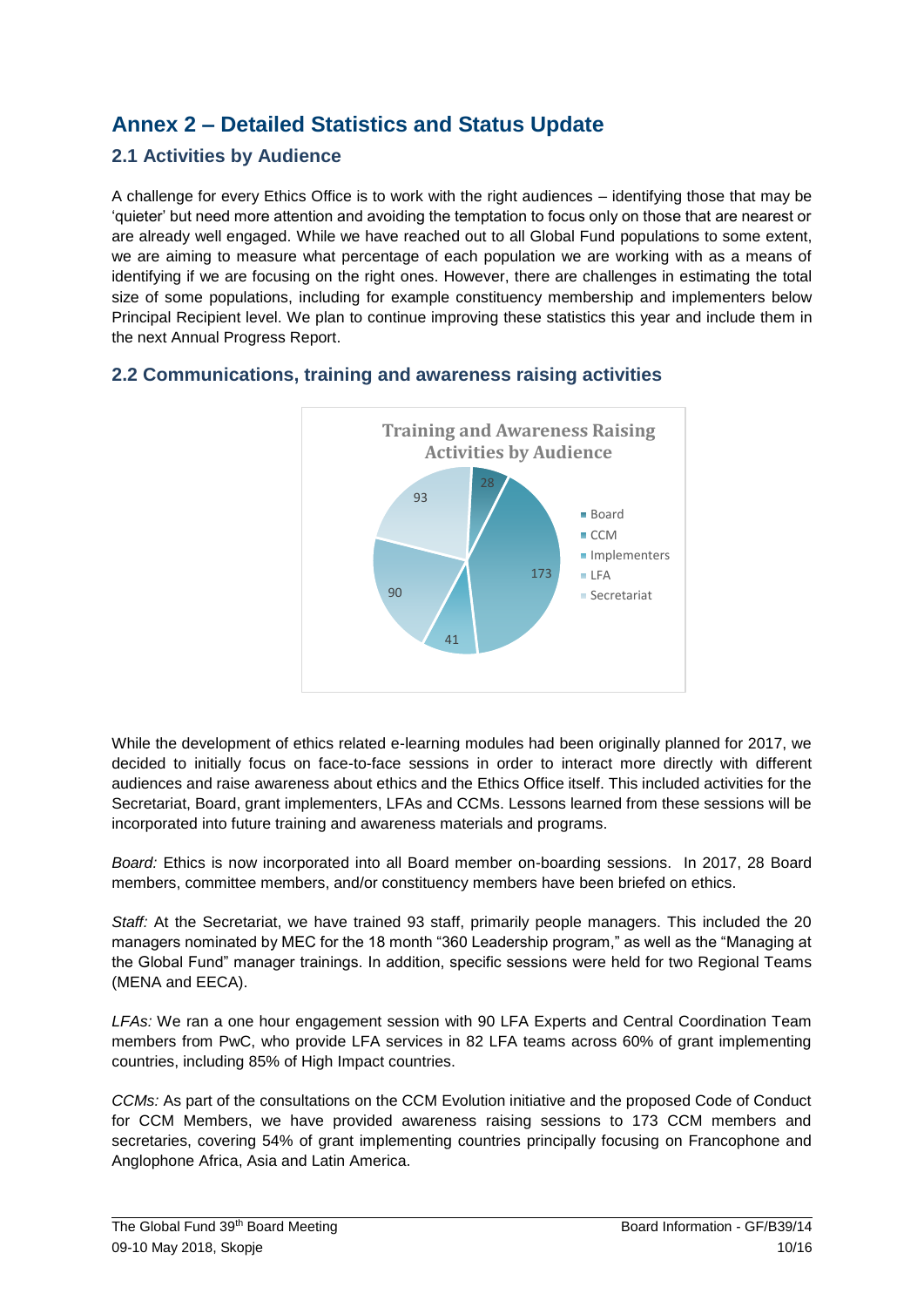*Implementers:* Upon request from the Grant Management Division, we trained 41 representatives of PRs and SRs in Kenya.

We also planned the Secretariat-wide Code of Conduct for Global Fund Employees certification process involving code of conduct awareness raising activities for all Global Fund employees. This launched in February 2018 and remains in progress.

#### **2.2 Assignments**

In 2017, the Ethics Office collected declarations of interest from a total of 384 individuals for the two Board meetings, three TRP Meetings and the Board Committee Leadership Selection.



Among the 270 declarations collected for the two Board meetings, 48 contained disclosures. Fourteen of the 84 declarations collected for the TRP meetings contained disclosures and six of the 27 declarations from the Board committee leadership selection contained disclosures. All disclosures were reviewed and assessed further for potential conflicts of interest. These have been included in the case statistics reported below.

The Ethics Office also undertook integrity due diligence to facilitate the recruitment of the Executive Director, the Board Leadership as well as the Board Committee Leadership. In these exercises financial and personal disclosure statements were collected and reviewed from a total of 54 candidates.

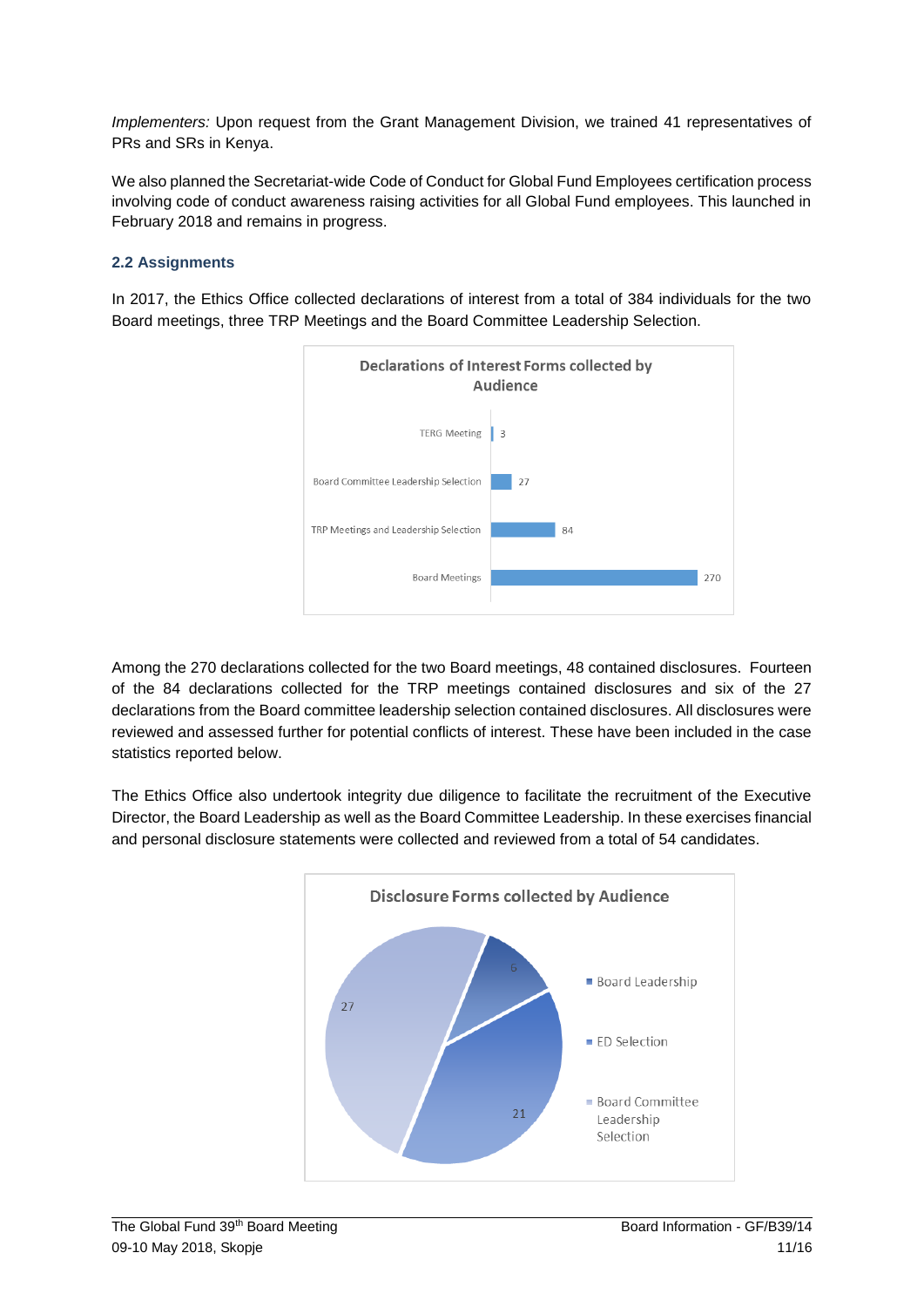#### **2.3 Cases and advice to Governance Officials and Secretariat**

Between January and December 2017, the Ethics Office handled a total of 183 cases. These numbers contain a broad spectrum from complex cases such as the Executive Director selection, to inappropriate behaviours, and much simpler situations such as responding to an individual conflict of interest or disclosing the receipt of a gift. We coordinate with Human Resources and the OIG. Cases related to prohibited practices, misconduct and human right violations in grants are referred to the OIG, while alleged staff misconduct is referred to Human Resources, and in certain cases the Executive Director. The Ethics Office monitors progress on referred cases and may be asked to provide protection from retaliation where concerns are raised in good faith.

Cases are classified as follows:

- *Conflicts of interest*, covering advice, assessment and mitigation of individual and institutional conflicts of interest;
- *Other code of conduct*, covering all code of conduct matters that are not conflicts of interest, across the codes of conduct for governance officials, employees, suppliers and recipients;
- *Ethics advice*, on ethical dilemmas and matters such as procurement, partnerships and research, and;
- *Policy, procedure and contract advice*, where it has an impact on our remit.

#### *By Audience*

The table below shows the breakdown of cases by audience – those affected by the case. Cases are arising from across Secretariat, Governance (Board, TRP, TERG, OIG) and Operations (Suppliers, LFA, CCM and Implementers) - 35%, 40% and 25% respectively. The CCMs Evolution initiative gives the opportunity to increase our focus on operations in 2018 and beyond.

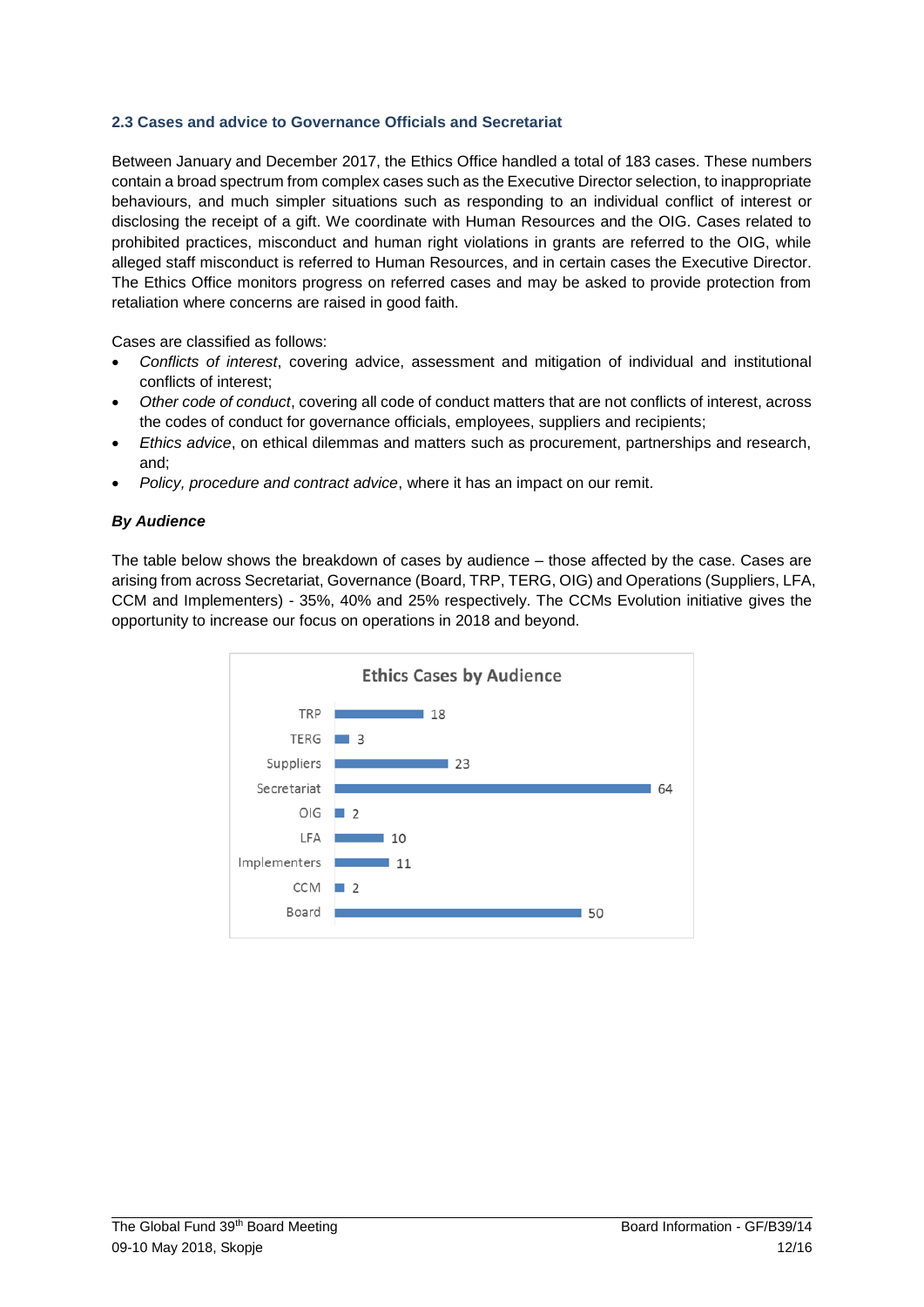#### *By Topic*

The table below shows the breakdown of cases by type. Breaking down the largest category, conflicts of interest: 43 related to the Board, 32 to the Secretariat, 21 to Suppliers (including LFAs), 17 to the TRP, 5 to implementers, 3 to the TERG and 2 to the OIG. It is important to note that while the Ethics Office directly handles conflict of interest cases from most departments and governance bodies, in the case of the TRP, LFA Coordination Team and the Private Sector Engagement Risk Committee, robust procedures exist and the Ethics Office handles cases escalated from these entities while still remaining available for advice.

The second largest group was other code of conduct: 21 cases related to the Secretariat, 7 the Board and 6 to other entities (implementers, TRP, CCM and suppliers).



#### *Conflict of Interest Case Outcomes*

The table below shows the outcome of conflict of interest cases. 52 were cleared (review found no conflict of interest and activity could go ahead), 53 cases were cleared with mitigating measures (measures were put in place to mitigate the potential or perceived conflict and the activity went ahead), 9 were not cleared (conflict of interest that could not be mitigated, therefore leading to an individual or an institution e.g. staff member or supplier, not being considered or able to take up an assignment or position, or having to step down from that position or assignment). Three cases are closed but being monitored to ensure no conflict develops, while another 5 cases have been either referred to appropriate entity or withdrawn. At 31 January there was one open case from 2017 under review.

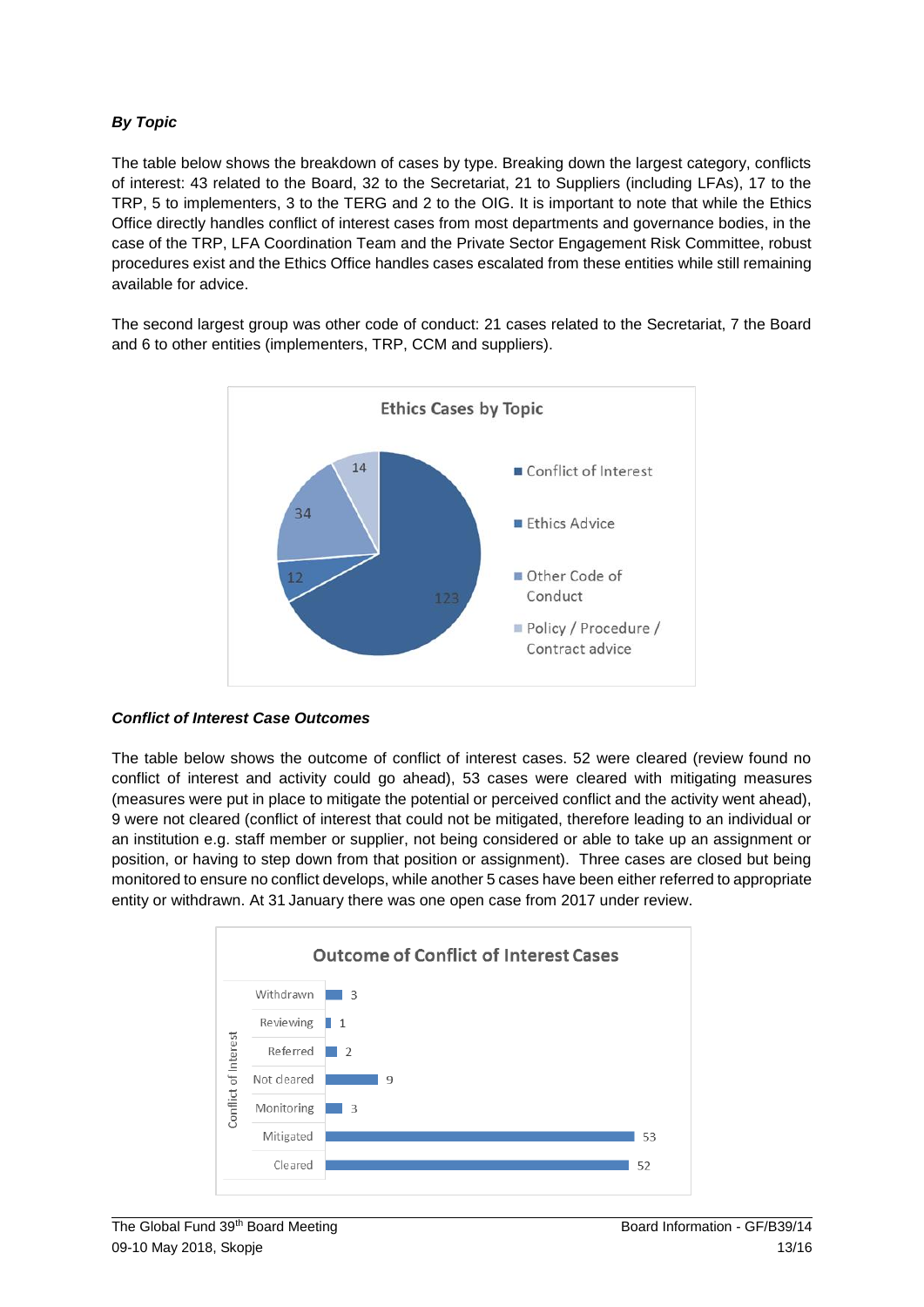#### **2.4 Projects**

- 1. **CCM Code of Conduct and enforcement:** As per the Board's request in May 2017, we have consulted on the Code of Conduct for CCM Members and accompanying ethics reforms for CCMs with the CCM community and Board constituencies. This effort has been integrated into the CCM Evolution initiative. The Code of Conduct and associated enforcement mechanisms are planned to be brought to EGC for review, and for Board approval along with the CCM Evolution proposals for the May 2018 Board meeting.
- 2. **Integrity Due Diligence Project:** In 2017 we began to standardize the risk-based approach to Integrity Due Diligence and support the development of an organisation-wide framework. With the view to assess its suitability for the organisation, the Ethics Office rolled out a number of pilot IDD assignments and tested different approaches including outsourced third party screening, targeted media research and self-disclosure. A risk assessment is currently underway, and the team has intensified its efforts to ensure alignment of objectives with business divisions and embed into existing processes. In addition to its advisory role, the Ethics Office also continued managing escalations from stakeholders and monitoring the compliance of existing third party populations.
- 3. **Anti-Corruption Framework:** In November 2017, the Board approved the Global Fund Policy to Combat Fraud and Corruption. While the Global Fund has always taken a strong stance against corruption, the Policy sets a strategic direction in this area by explicitly stating that fraud and corruption is a "program and mission risk" and instructing the organization to "prioritize prevention, detection and response to advance the Global Fund's mission". It also instructs the Global Fund to operationalize a comprehensive Anti-Corruption Framework. The work on this is progressing in 2018: It will include harmonization of existing policies, procedures, codes, and enforcement mechanisms with the PCFC; finalization of a framework for proactive risk-based integrity due diligence; and evolving our fraud risk assessment.
- 4. **Managing and Streamlining Conflict of Interest:** In addition to conflict of interest case management, the Ethics Office has supported the development, strengthening and updating of conflict of interest procedures in collaboration with different audiences. This includes conflict of interest procedures for LFAs, Health Facility Assessment providers, fiscal agents, external auditors, suppliers (Sourcing), and TRP members. Going forward the Ethics Office plans to revise the conflict of interest management processes of the Global Fund through updating and streamlining policies, procedures, guidelines and related tools, with a view to moving towards a risk-based disclosure approach, ideally supported by appropriate IT systems.
- 5. **Secretariat Culture:** The Ethics Office contributes to establishing an ethical culture in the Global Fund with a view to creating an environment where different ideas and opinions are expressed and heard; where staff know what is expected of them in terms of conduct and how they can expect to be treated by others; where staff can feel comfortable to express their concerns; and know where they can go for support and guidance when needed. In 2017 the Ethics Office planned the annual certification of the Code of Conduct for Global Fund Employees, including training to raise awareness and to ensure understanding of expectations by all staff. This started in February 2018 and will conclude in April 2018. Work started with Human Resources, the Staff Counsellor, Ombudsman, Staff Council, OIG and Communications to develop a 'Road Map' for Global Fund staff on where to go for support and advice, to raise a concern, or to report wrongdoing. The work is in progress and planned to be finalised and published during 2018.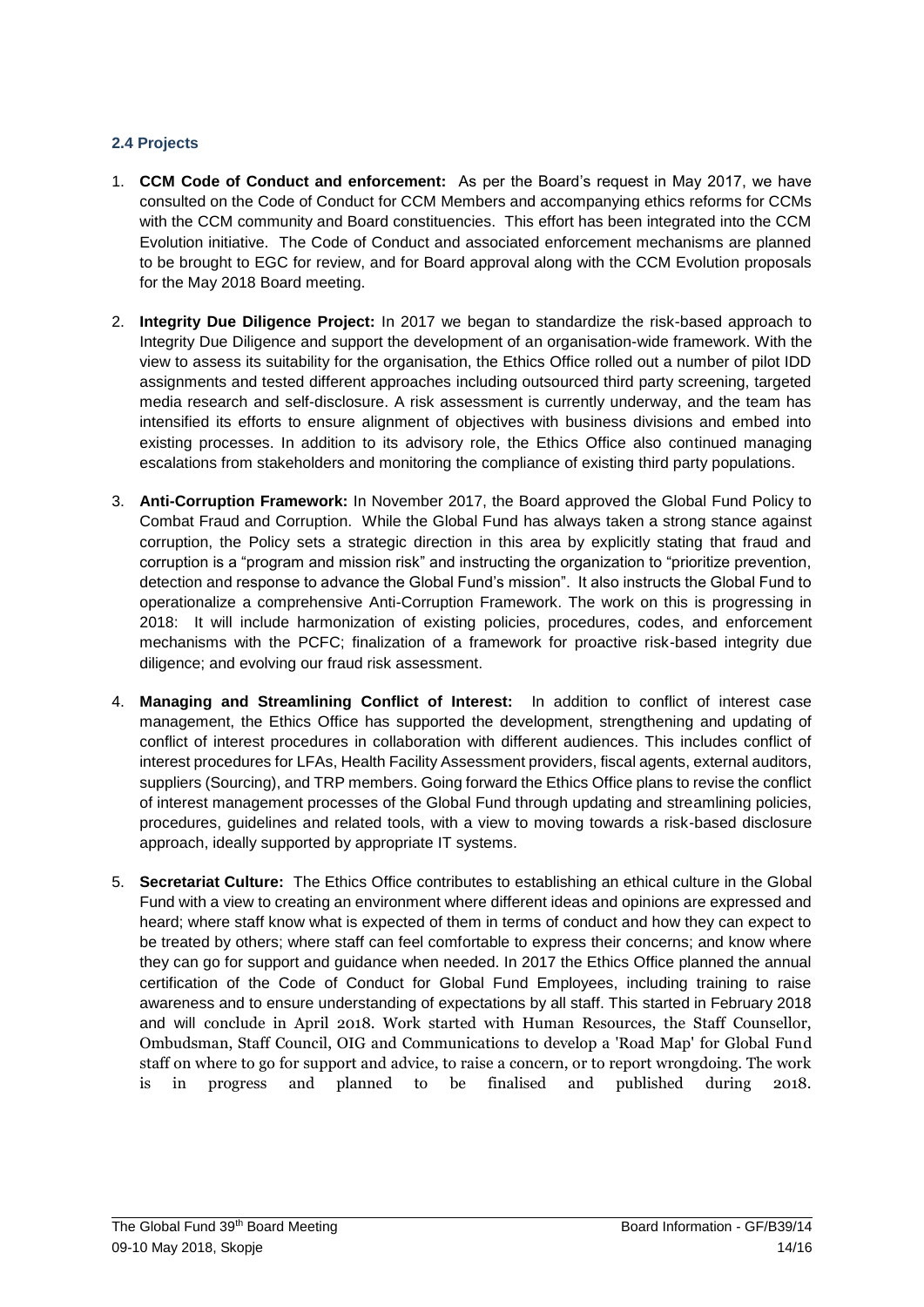- 6. **Monitoring and Oversight:** We have established an Ethics case management process and log, which as it matures will enable more effective oversight by the Executive Director, EGC and Board. The statistics in this update are drawn from that log. In July and August, the Risk Management Department facilitated the Ethics Office through a robust assessment of risks and controls in the ethics case management process. This was part of Risk's broader programme of reviews using the COSO ERM (Committee of Sponsoring Organizations of the Treadway Commission Enterprise Risk Management) Framework. The outcome of the assessment has been documented in the Ethics & Integrity Case Management Risk and Control Matrix. The exercise has resulted in an action item to document ethics case management standard operating procedures, which will include protocols on when to engage the Executive Director, EGC, OIG and Board Leadership for various types of cases. We are also beginning to align more effectively with the Human Resources Department and OIG in avoiding 'gaps and overlaps' in the cases that we handle, and a more consistent approach to the case management process.
- 7. **Policies, Procedures, & Codes:** Following approval of the Policy to Combat Fraud and Corruption at the November 2017 Board Meeting, initial implementation planning activities are underway to align other codes, policies, procedures and enforcement mechanisms to the new Policy.